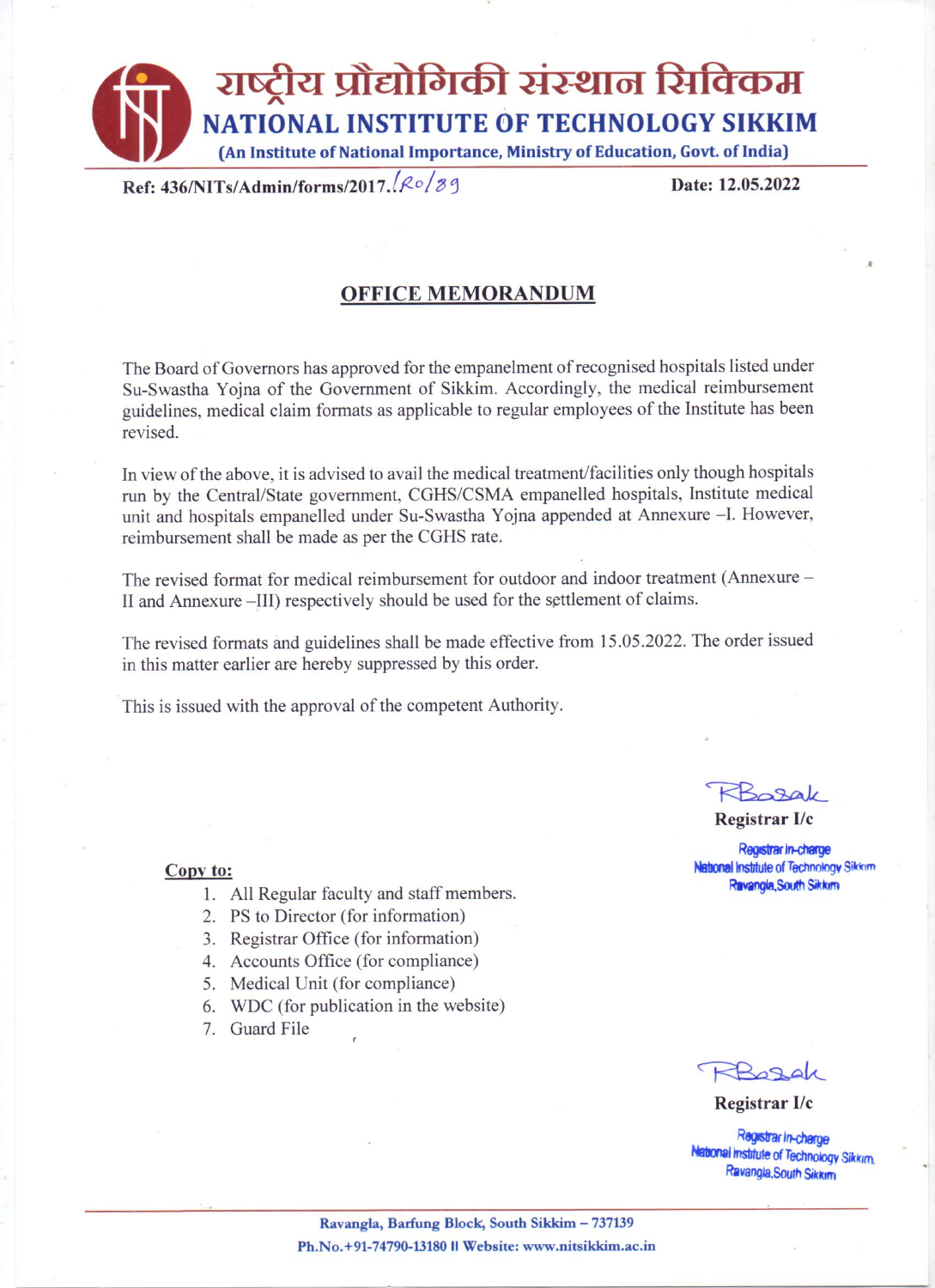# **Guidelines for Medical Attendance, Treatment & Reimbursement Procedure**

## **1. Beneficiaries and Eligibility criteria**

- The regular employees and the dependent family members are beneficiaries of the scheme as per the CS (MA) rules 1944 of Government of India.
- All the eligibility/entitlement criteria for various treatments and medical attendance rules and treatment norms will be as per the CS (MA) rules / CGHS rules of Government of India.

## **2. Definition of dependent family members:**

The term 'family' for the purpose of the Central Service (Medical Attendance) Rule, 1944, shall mean a Government servant's wife or husband, as the case may be, and parents, sisters, widowed sisters, widowed daughters, brothers, children, stepchildren divorced/separated daughters and stepmother wholly dependent upon the Government servant and are normally residing with the Government servant.

 A member of the family is treated as dependant only if his/her income from all sources including pension does not exceed Rs.9000 plus amount of Dearness Relief admissible on Rs.9000.00 on the date of consideration of the claim.

 Age-limits of dependents- It has been decided as indicated below for dependants of Government servants/pensioners for the purpose of availing medical facilities under CS (MA) Rules, 1944 and CGHS Rules-

| (i)  | Parents                                        | Irrespective of age limit, if, wholly     |
|------|------------------------------------------------|-------------------------------------------|
|      |                                                | dependent on Government Servant.          |
| (ii) | Son                                            | Till he starts earning or attains the age |
|      |                                                | of 25 years or gets married, whichever    |
|      |                                                | is earlier.                               |
| (iv) | Daughter                                       | Till she starts earning or gets married,  |
|      |                                                | irrespective of the<br>age-limit,         |
|      |                                                | whichever is earlier.                     |
| (v)  | Son suffering from any permanent disability of | Irrespective of age-limit.                |
|      | any kind (physical or mental)                  |                                           |
| (vi) | Dependent divorced/ abandoned or separated     | Irrespective of age-limit.                |
|      | from their husband/ widowed daughters and      |                                           |
|      | dependent unmarried/ divorced/ abandoned or    |                                           |
|      | separated from their husband/widowed sisters.  |                                           |
| (vi) | Minor brother( $s$ )                           | Up to the age of becoming a major $(18)$  |
|      |                                                | years)                                    |
|      |                                                | Only, if parents<br>under<br>comes        |
|      |                                                | dependency clause.                        |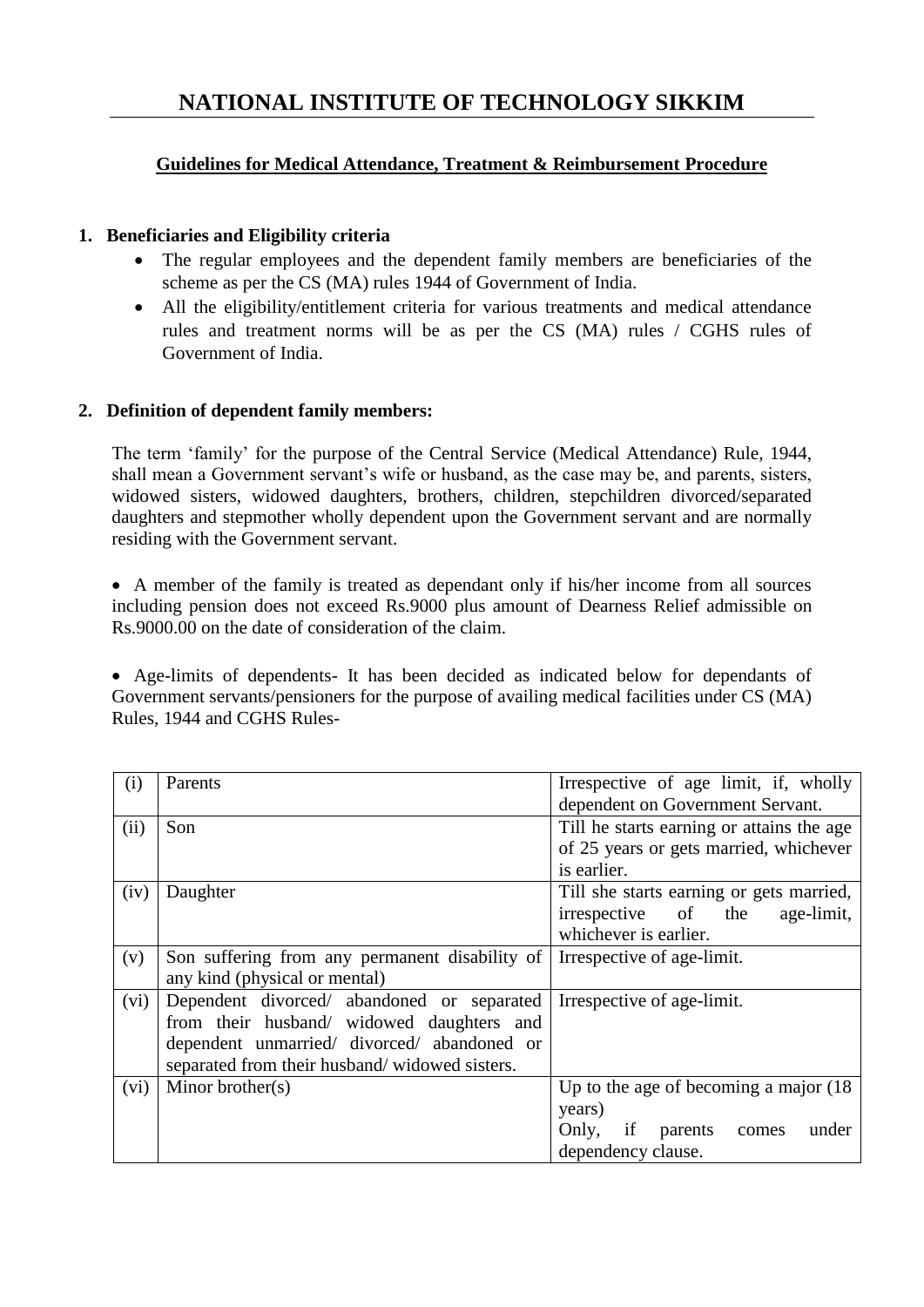#### **OPD at Recognised Hospitals /Consultants:**

All staff members and their families should generally avail the medical facilities at the Government Hospitals.

In pursuance of the decision taken by the Board of Governors at its  $27<sup>th</sup>$  meeting held on  $09<sup>TH</sup>$ April 2022 vide agenda item no. 27.07 the medical reimbursement claims of the employees for both OPD and IPD treatment is permitted from any of the following:

- **i) Institute Medical Unit (Treatment undertaken from a Doctor only)**
- **ii) Government hospitals run by the state/central Government**
- **iii) All hospitals/dispensaries empanelled by the Govt. of Sikkim for treatment of the employees and the dependents. (refer Annexure A)**
- **iv) CGHS/CSMA empanelled hospitals.**

The reimbursement however shall be as per CSMA rules, i.e. amount shall be restricted to CGHS rates prescribed for the specific purpose*.*

**Purchase of Medicines:** The staff and their families may take OPD treatment at recognized hospitals and purchase their medicines from any pharmacy **within three days. Normally, separate prescription is required for each purchase.** *The employees should strive to avail maximum discount for their purchases.*

**Diagnostic tests:** The tests prescribed by the Institute Medical Unit or by any recognized Doctor may be carried out from Recognized hospitals/Labs. Reimbursement will be done as per the CGHS rates.

- Proper break up of charges for various investigations, minor procedures etc. must be provided along with the claim.
- The claim form duly completed by the staff member may be forwarded to Accounts Section.

## **Essentiality certificate/counter signature of consulting doctor would be required for the OPD treatment.**

## **Indoor Treatment**

For indoor treatment including the hospital bills, stay charges, operation  $\&$  allied charges, investigation charges, cost of medicines supplied by the hospital/purchased from market etc. may be preferred in the medical claim form meant for indoor treatment. The form duly filled in by the staff member and signed by required person may be forwarded to Accounts Section. The rates of reimbursement shall be regulated by the package rates in cases where such rates have been prescribed in the CGHS. The category of bed availed must be within the permissible category for reimbursement.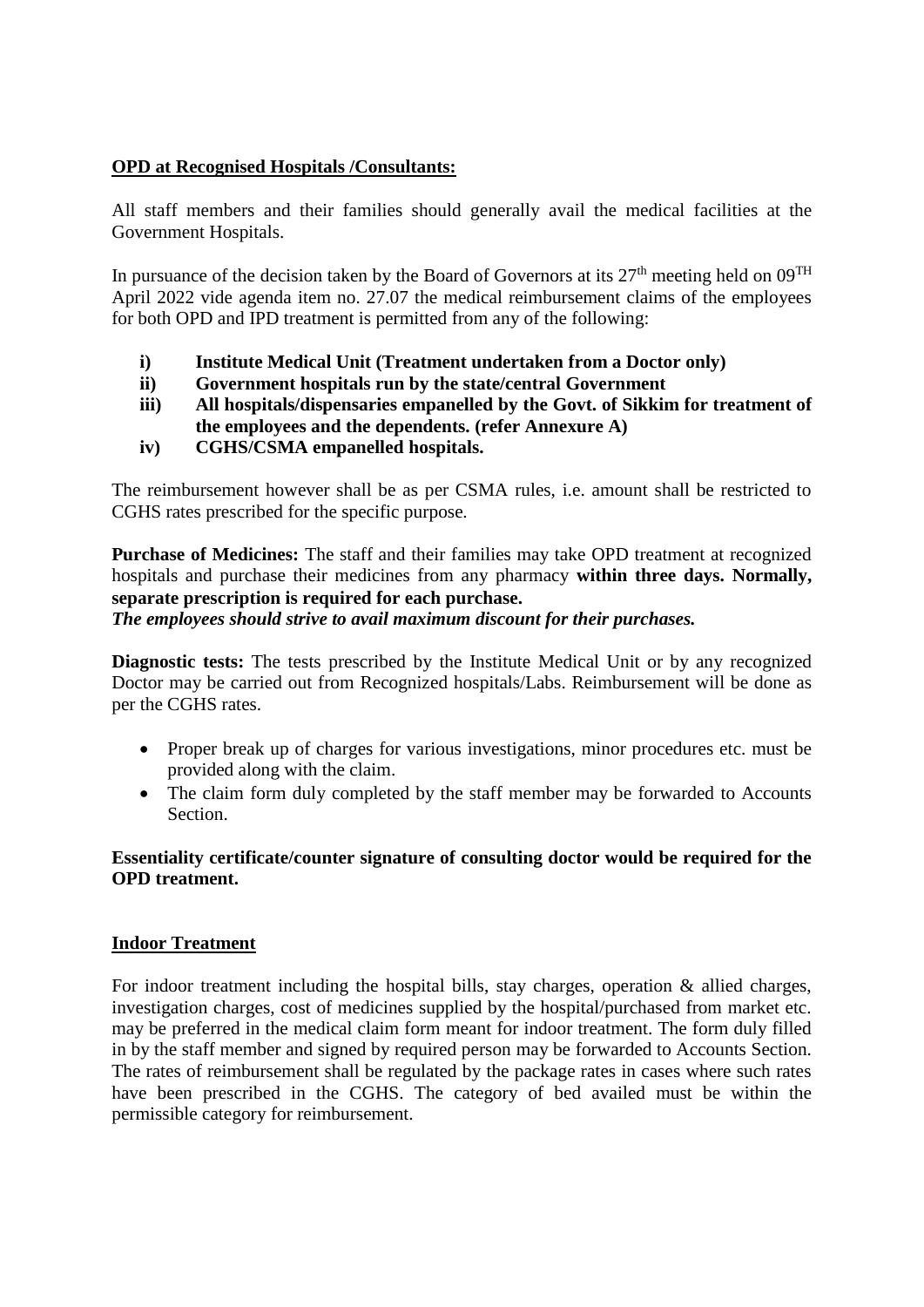## **Emergency Treatment**

 In case of a life threatening emergency the staff members may consult a private medical practitioner for immediate treatment in the absence of Govt./Municipal/ Recognized hospital within a reasonable distance. The emergency treatment may be availed only for a very short spell of time.

• The claims for emergency treatment should be submitted with an application detailing the circumstances under which the treatment was availed from the private medical practitioner along with a certificate from the treating doctor showing the nature of illness and the line of treatment followed. Such claims may be considered on the recommendations of the competent authority**.**

## **Non-Reimbursable Treatment**

 The Institute will not reimburse expenditure on medical attendance availed in an unrecognized hospital /Medical Practitioner except in emergency.

- Cost of spectacles is not reimbursable.
- Medicines and other items which are declared by the Govt. of India as inadmissible and published in the CSMA Rules will not be reimbursed.

## **Timely Intimation to the Institution**

Timely intimation should be given to the Institution for Indoor treatments undertaken. In cases of during emergency, within 3 days of commencement of treatment and on plan medical treatments, advance intimation should be given to the Institution.

## **Time Limit For Submission Of Claim**

The employees should claim for the reimbursement of medical expenses **within 6 months** from the date of completion of the medical treatment/discharge of the patients from the hospital. However, it is advised that the claims may be submitted at the earliest for smooth settlement.

Separate claim is to be submitted for each spell of illness or an entirely new ailment.

## **Interpretation of Rules**

Any doubt or dispute arising about the interpretation of these rules shall be referred to the Board of Governors, whose decision shall be final and binding on all.

## **Penalty clause for false claim**

In case the claim is found to be fictitious/false/tampered, strict action shall be taken against the employee under CCS Conduct rules 1964 and the claim against the medical expenses will be rejected.